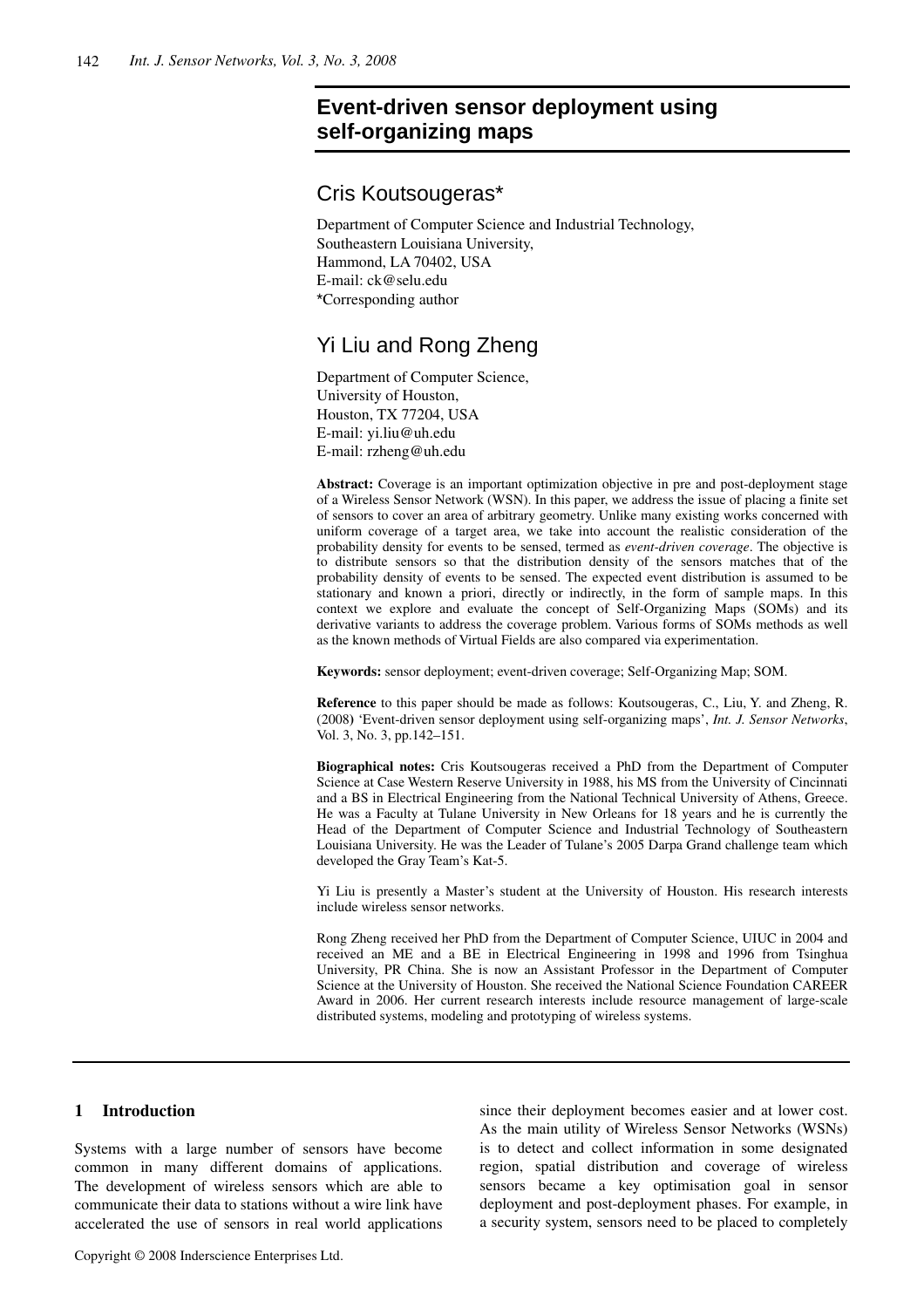cover certain areas of complex geometry without leaving any blind spots and we wish to do that with a minimal number of sensors. In air-quality monitoring applications, one wishes to deploy sensors in locations where contaminants are likely to occur. Interestingly, we observe that the sensor coverage problem bares much similarity with capacity (cell) planning in cellular networks, where the sensors are base-stations communicating with consumer equipment like cell phones. In this case, maximum coverage of large areas of varying population (and thus varying traffic demand) is desired with a restricted number of base-stations. This problem becomes even more interesting in the case where the sensors are mobile and they can be rearranged even after deployment, especially when distribution of signal sources is not stationary. For example, in the self-healing minefield project (DARPA/ATO, 2002) developed by DARPA, a network of mines is established and could recover from breaches in the network. After part of the minefield is breached, the rest of the network detects and determines how to heal the network by moving individual mines.

The Self-Organizing Map (SOM) is a method for unsupervised learning, based on a grid of artificial neurons whose weights are adapted to topologically match the distribution of vectors in a sample set that is used as exemplar or training set. It has been successfully applied in vector quantization, a minimal distortion encoding technique based on compression principles, because it provides an approximate method for computing the Voronoi vectors in an unsupervised manner.

In this paper, we model the sensor deployment problem as a geographical area with a random (but not necessarily uniform) distribution of events to be sensed, and we address the question of what is an efficient way to distribute a given finite set of sensors in this area so as to reflect the expected sparseness or concentration of events. We adopt the SOM approach since it specifically targets topologically correct mappings of probability density distributions. A couple of SOM variants are examined and experimental evaluations are performed. In addition, we provide a comparison with the Virtual Fields method for which spurious non-proper stable distributions exist – a result for which proof is provided.

The rest of this paper is organized as follows. In Section 2, we present a review of related work in sensor deployment. A formal definition of the event-driven sensor deployment problem statement is given in Section 3 along with basic concepts on SOM. In Section 4, the basic algorithm and its variants for event-driven sensor deployment are presented; their performance is evaluated in more detail in Section 5. Finally, we summarize the results and conclude this paper in Section 6.

### **2 Related work**

Various approaches have been proposed in the literature to address the sensor deployment problem. These algorithms differ in whether they are applicable for offline deployment or online relocation of sensors in postdeployment stage, whether accurate location information is required, and whether irregular areas and heterogeneous coverage requirements can be met.

Among the existing methods, the potential field-based approaches are closest to our proposed solution (Howard et al., 2002; Zou and Chakrabarty, 2003). In Howard et al. (2002), each node is subjected to virtual forces, which repel nodes from one another and from obstacles. At the same time, nodes are subjected to viscous friction forces. As a result, an initial compact configuration of nodes is expected to spread out and finally reach an equilibrium state. The approach does not require centralized control and exact localization information. However, the final placement is dependent on initial sensor location. Furthermore, it cannot handle the non-uniform coverage requirement when the probability distribution of events varies over the target area.

A similar idea has been explored in Zou and Chakrabarty (2003). The main difference is that in addition to repelling forces between close-by sensor pairs, attractive forces among distant sensors are also considered. This solution is known as the Virtual Force Algorithm (VFA). Using a combination of attractive and repellant forces, VFA attempts to improve the coverage of an initial random placement of the sensor network. However, as we demonstrate in Section 5 and Appendix, VFA can suffer a problem of under-coverage and poor placement for certain configurations of initial sensor placements which are not proper and yet are stable under VFA. Furthermore, it should be noted that VFA addresses uniform coverage requirements only, whereas our proposed solution can facilitate coverage requirements of arbitrary spatial distribution.

Recently, three mobility-assisted sensor deployment protocols, VEC (Vector-based), VOR (Voronoi-based) and Minimax are proposed in Wang et al. (2004) based on Voronoi diagrams. VEC pushes sensors away from a densely covered area; VOR pulls sensors to the sparsely covered area, and Minimax moves sensors to their local centre area. The three protocols share the same principle of moving sensors from densely deployed areas to sparsely deployed areas iteratively. Simulation results show that Minimax performs better than the other two with respect to achieving larger coverage. In a follow up work (Wang et al., 2005), the same authors consider the problem of sensor relocation, which deals with sensor failure or response to new events. The solution consists of two phases. Firstly, redundant sensors are identified. Secondly, the redundant sensors are moved to the under-covered area. Specifically, a Grid-Quorum solution is proposed to quickly locate the closest redundant sensors, and then a cascaded movement solution adjusts relevant sensors' positions at the same time.

Inspired by the minimum-cost maximum-flow problem, Chellappan et al. (2005) constructed a virtual graph based on the initial deployment, and determined routes for the sensors maximising their coverage and minimising the number of flips. The associated algorithm requires a Base station to collect sensors' information and determine the route plan. The coverage improvement by that algorithm is constrained by initial distribution of sensors.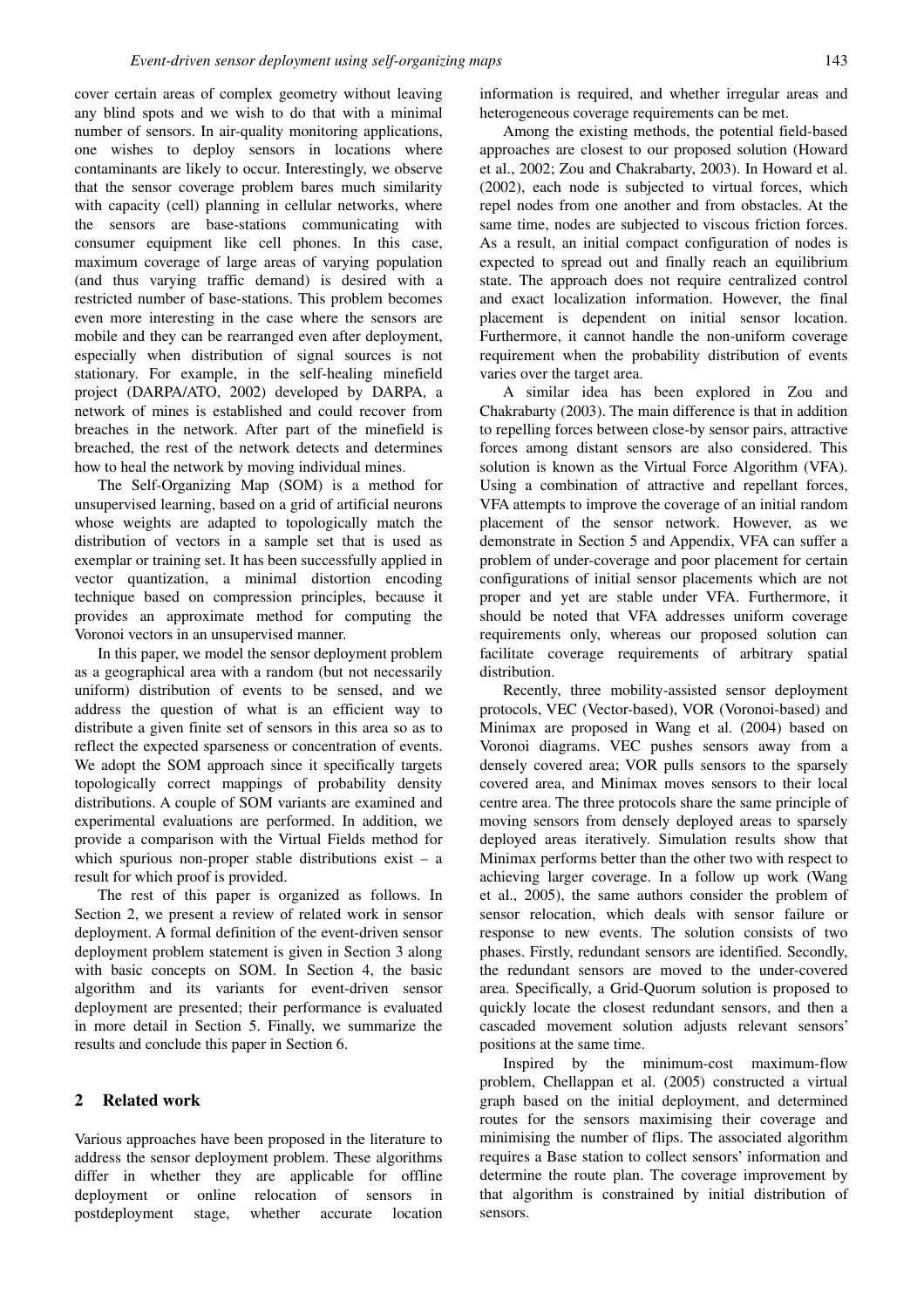In addition to the aforementioned works directly addressing the sensor deployment problem, there exist other research efforts concerning the detection and recovery of coverage holes in sensor networks (Ghrist and Muhammad, 2005; Watfa and Commuri, 2006). A coverage hole is defined as a region where the coverage requirement is not met. A coverage hole could arise due to the failure of sensors, change of sensors' location, etc. In Watfa and Commuri (2006), an algorithm is devised to find out coverage holes in the region. By examining whether a sensor's sensing disk is covered by another sensor, one can determine whether the sensor is on the boundary of a hole, implicitly indicating hole's existence. It only suggests how to detect holes but it does not provide methods for recovery of holes. The work in Ghrist and Muhammad (2005) presented a novel technique for detecting holes in coverage by means of homology, an algebraic topological invariant. Their technique is coordinate-free and centralized.

#### **3 Preliminaries**

In this section, we first present the formulation of our version of the sensor deployment problem, and then provide a brief overview of the method of SOMs.

#### *3.1 Problem statement*

We consider a given number of *N* sensors available for dispersion in a target 2D area of arbitrary shape. The sensors will be sensing events from within this area, and the events can originate anywhere in the area with a stationary and a priori probability density distribution (which however may not necessarily be uniform). We assume that all sensor nodes are homogenous and have similar sensing capability. To determine the coverage of each sensor, a simple disk model is assumed, though it is *not* essential to the execution of our proposed algorithm. Under the disk model, a point  $p$  in the target area is covered if and only if there exists at least one sensor within its *s* radius, where *s* is the sensing range of a sensor. In the rest of this paper, bold face characters are used to represent vectors.

Definition 1: *(k-coverage): Given an area A and the set of sensors N, we say that A is k-covered if*  $\forall p \in A$ ,  $\exists v_1, v_2, \ldots, v_k \in \mathbb{N}$ , such that p is covered by  $v_1, v_2, \ldots, v_k$ . Let *then*  $c(p)$  *denote the number of sensors covering p.* 

In the sensor deployment problem, our goal is to deploy the *N* sensors in an efficient way to cover the target area subject to expected event distribution. Depending on the number and coverage area of sensors, two situations may arise:

- 1 There are not enough sensors to provide 1-coverage to the entire area. We wish to cover with high priority the event regions with larger probability density.
- 2 If the sensors are sufficient for *k*-coverage,  $k \ge 1$ , we wish to allocate more sensors in the areas of

higher probability density than those with a lower density. This is often more desirable compared to a uniform distribution of sensor nodes for two reasons. Firstly, with higher event probability, more energy in sensing and communicating the sensed data is required. It is desirable to distribute the sensing task among multiple nodes. Secondly, a higher event probability can be an indication of 'importance' of a particular region, for example, secured zones. Thus, it is desirable to have more sensors deployed to ensure high reliability and effectively allocate more bandwidth to areas of more activity.

Therefore, to characterise the 'fitness' of resulting coverage, traditional metrics such as *k*-coverage is not expressive enough to capture a priori knowledge of event distribution. To this end, we introduce the following definition of *coverage divergence* motivated by the concept of *Kullback-Leibler* divergence in information theory.

Definition 2: (Coverage Divergence): *Let*  $f_A(p), p \in A$  *be the probability density function of events to be sensed in Area A. Given a placement*  $P(N)$  *of sensors N, define* 

$$
C_A(p) \triangleq \frac{c(p)}{\sum_{q \in A} c(q)}, p \in A \text{ as the coverage density of } P(N).
$$

*The coverage divergence between*  $f_A(p)$  *and*  $C_A(p)$  *is then defined as follows:* 

$$
D_{A}(f \| C) = \int_{P \in A, C_{A}(p) \neq 0} f_{A}(p) \log \frac{f_{A}(p)}{C_{A}(p)}
$$
(1)

Definition 3: *(Event-driven Sensor Deployment Problem): Given*  $f_A(p)$ *, the probability density function of events to be sensed in Area A and a set of N sensors,* 

min  $D_{\alpha}(f \parallel C)$ 

A few comments are in order. Firstly, in the definition of coverage divergence in Equation (1), the sum is computed only at points which are covered. This prevents  $D_A(f \| C)$  from going to infinity if a point is not covered. An alternative would be to lower bound  $C_A(p)$  with a small value. Secondly, by Cover and Thomas (1991), Theorem 2.6.3,  $D_A(f \| C)$  is non-negative with equality if and only if  $f_A(p) = C_A(p)$ , for all *p*. Since  $C_A(p)$ is at best a discretised approximation of  $f_A(p)$ ,  $D_{\alpha}(f||C)$  is always a positive number. However, the smaller  $D_{\alpha}(f||C)$ , the closer is the approximation. Ideally, if there are infinite number of sensors with infinitely small sensing radium,  $D_A(f \| C) \rightarrow 0$ . Thirdly, in Equation (1), we can say that the 'utility' of covering an undesired location is zero, as  $f_A(p) = 0$ . Fourthly, since  $f_A(p)$  can be an arbitrary probability density function, the above optimisation typically does not have closed form solutions. Therefore, heuristics need to be developed to approximate the optimal solution. Finally, non-preferential sensing coverage can be modelled by setting  $f_A(p)$  to be uniform in Area *A*.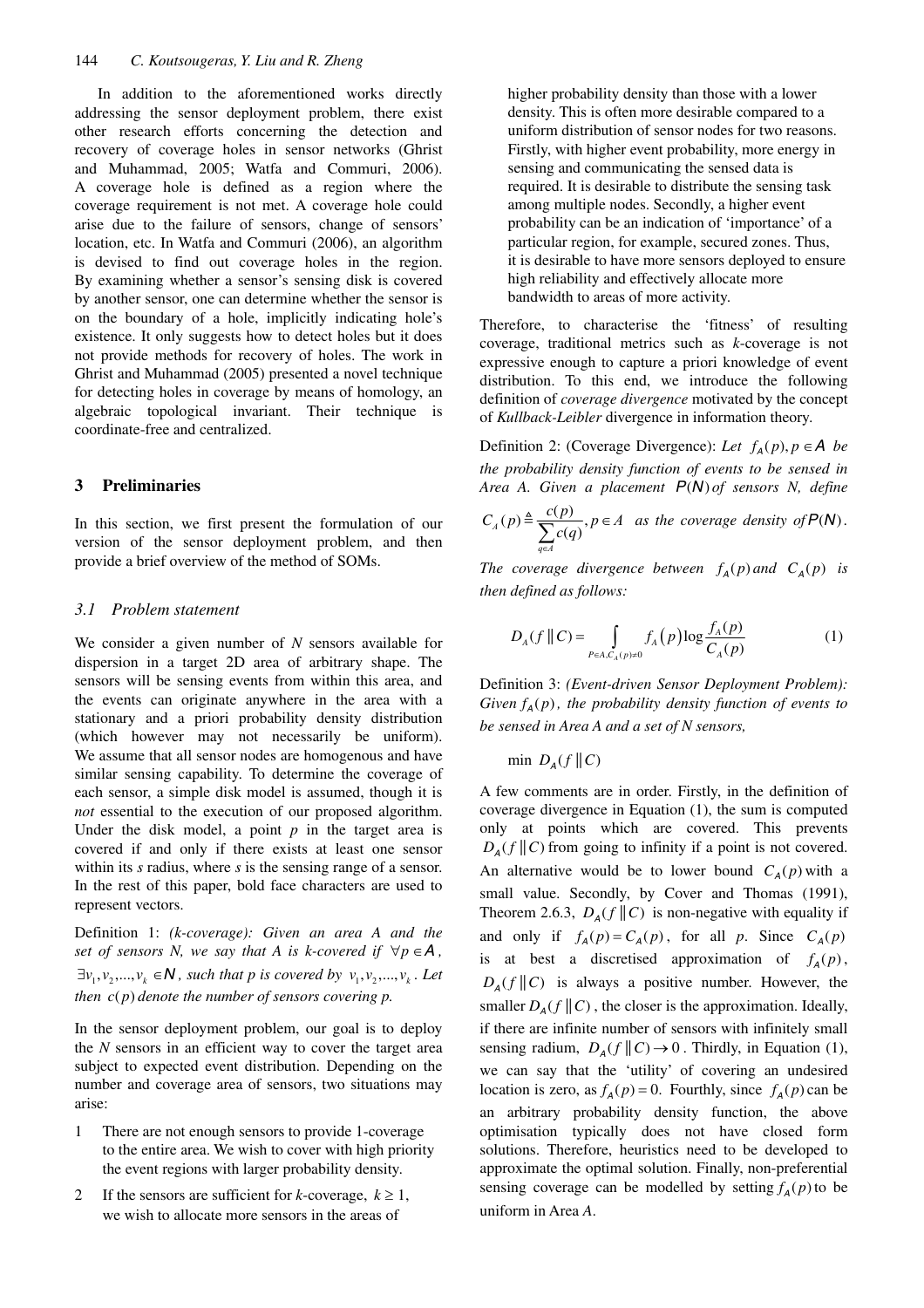#### *3.2 Self-organizing map*

The SOM is a method for unsupervised learning, based on a grid of artificial neurons whose weight vectors are adapted to topologically match the distribution of vectors in a sample set that is used as exemplar or training set. It was first developed by Teuvo Kohonen and is thus also known as a Kohonen map. A brief summary of SOMs is given below. Detailed descriptions of SOM can be found in Kohonen (1982, 1990) and Haykin (1999).

The basic structure of the Kohonen layer consists of *N* processing elements, each receiving *n* input signals  $x_1, x_2, ..., x_n$  from a layer of fan-out units. The  $x_i$  input to Kohonen processing element *i* has a real weight  $w_{ii}$  associated with it. Each processing element calculates its input intensity as  $I_i = D(w_i, x)$ , where  $W_i = (w_{i1}, w_{i2},..., w_{in})^T$  and  $\mathbf{x} = (x_1, x_2,..., x_n)^T$  and  $D(\mathbf{u}, \mathbf{v})$  is a distance measurement function. Once each processing element has calculated its input intensity  $I_i$ , a competition takes place to see which unit has the largest input density and its output  $z_i$  is set to 1 (in the following we refer to this element as the 'winner'); for all others it is set to 0.

Training data for the Kohonen layer is assumed to consist of a sequence of input vectors  $\boldsymbol{x}$ . Weight modification takes place in accordance with the adaptive rule, called the Kohonen learning law.

For the winning processing element:

$$
w_i^{\text{new}} = (1 - \alpha) w_i^{\text{old}} + \alpha x \tag{2}
$$

where  $\alpha$  is a constant,  $0 < \alpha < 1$ , (thereby the winner moves closer to the current sample *x*) and for all other processing elements:

$$
w_i^{\text{new}} = w_i^{\text{old}} \tag{3}
$$

As training progresses, the topological distribution (map) of the Kohonen weight vectors becomes denser where the population of *x* vectors are highest, and similarly they become least dense (or absent) where *x* vectors hardly ever (or never) appear. Clearly, there exists a direct connection between our event-driven sensor deployment problem and SOM methods. We can model a sensor's location as weight vectors in a Kohonen layer whereas the sequence of training data (called *samples*) reflects the expected event distribution in the targeted area. Adjustment of sensors (weights) is dependent upon their distance to the samples.

#### **4 Sensor deployment using SOM**

In this section, we discuss a centralized algorithm to place a set of *N* sensors in a targeted area so that the distribution of the sensors approximates the distribution of events known a priori. We first describe a base algorithm using SOM and examine its performance. Then, we consider a few variations to the base algorithm that achieve better coverage.

#### *4.1 Base algorithm*

The base algorithm starts with an arbitrary initial placement of sensors, followed by an iterative adaptive process of rearrangement through small movement of sensors. Following the notations in Section 3.2, in the initialisation stage, a set of sample points  $\mathbf{x}_{i} = (x_{i1}, x_{i2})^T$ ,  $j = 1, 2, ..., m$  is generated to represent the distribution of events. In essence, the distribution of the samples corresponds to a discretisation of the distribution at hand. Each sensor *i* is assigned an arbitrary initial location  $\mathbf{w}_i = (x_{j1}, w_{i2})^T, i = 1,2,..., N.$ 

In the iteration phase, sensor positions are moved based on the following criterion until no more significant movement is attainable. Each iteration focuses on one particular sample and the sensor that is closest to this sample is identified (based on Euclidean distance). This sensor is called the 'winner' for the current sample and this winner is allowed to move closer to the sample. The movement is proportional to the distance of the winner sensor and the current sample. Let the location of the winning sensor for sample  $x_j = (x_{j1}, x_{j2})^T$  be  $w_i = (w_{i1}, w_{i2})^T$ . Updating of sensor *i*'s location is determined by

$$
w_i^{\text{new}} = (1 - \alpha) w_i^{\text{old}} + \alpha x_j = w^{\text{old}} + \alpha (x_j - w^{\text{old}})
$$
 (4)

with  $0 < \alpha < 1$  as shown in Figure 1.

**Figure 1** Adjustment of winner sensor location



This process iterates over all the samples in multiple runs until there is no more significant movement of any sensor. For each sample, a winner is picked as the closest sensor. The winner then moves closer to the sample to better establish its 'claim'. Accordingly, the rest of the sensors will have to turn away from an area that is dominated by the current winner, and that happens in subsequent iterations with respect to other samples which are not dominated by other sensors.

Next, we provide an intuitive explanation of how SOM works. A Voronoi tessellation is the partitioning of a plane into convex polygons such that each polygon contains exactly one generating point and every point in a given polygon is closer to its generating point than to any other. At the beginning of each run, we can tessellate the target area into Voronoi cells  $\{V_i\}$  with the current set of sensor locations as generating points. Therefore, the collection of samples, which a sensor *i* wins (called *receptive field* of sensor  $i$ ) is in fact the Voronoi cell  $V_i$ . Since each sample within  $V_i$  pulls sensor  $i$  towards its own position, the collective effect of samples in  $V_i$  is to move the sensor  $i$  to their collective centre of gravity (mean). After one run, sensors move to new locations resulting in a different tessellation. The process then repeats. An illustrative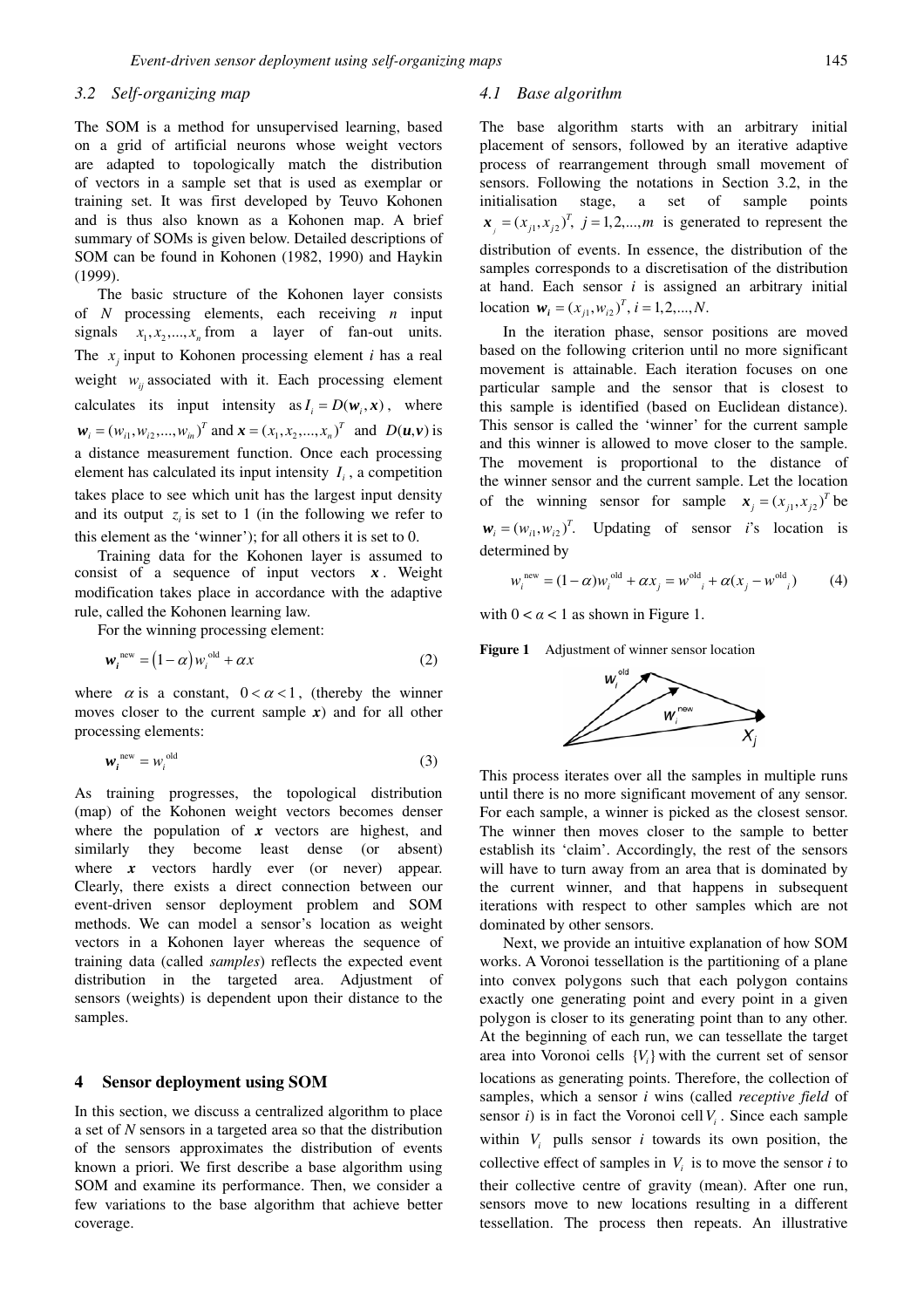example of the behaviour of this simple algorithm is shown in Figure 2. Assume a uniform distribution of samples (to model a uniform event field), shown in Figure 2 as dots on a grid, and only two sensors with initial positions shown in Figure 2(a). It is obvious that sensor  $v_1$  will be winning on all samples above the line shown midway between the two sensors. Similarly sensor  $v$ , will be winning in the smaller area below the line.

In Figure  $2(a)$ , there are a lot more samples above  $v_1$  than there are below it within its receptive field (above the line). Thus, with continued iterations,  $v_i$  is expected to move upwards. While  $v_i$  is moving upwards, there are samples which effectively cross into  $v_2$ 's receptive field. Thus  $v<sub>2</sub>$ 's receptive field expands upwards and so  $v_2$  is also moving upwards pulled at all times towards the median of its receptive field. The final positions are shown in Figure 2(b) with the two sensors uniformly distributed and the area split evenly in their receptive fields.





#### *4.2 Improvement of the base algorithm*

This simple algorithm works well in general with uniform initial distributions of the sensors. However, our earlier experiments show that it has some drawbacks.

- The final placement is dependent upon the sweeping sequence of the samples. An example is shown in Figure 3. In Figure 3(a), sensors are initially at the lower left corner of the field or follow random placement as indicated by the green triangles. Using sequential sweeping of samples bottom-up, results in a final placement shown by the red squares. Clearly, sensors tend to concentrate on the upper half of the target area, which is not a desired formation. Similar observations can be made with a random initial placement in Figure 3(b).
- If the area to be covered consists of a set of disjoint regions, there may exist stable distributions of sensors as a result of the base algorithm in which some of the sensors' location remain unchanged while certain regions in the targeted area are under-covered. This is possible in that version of the algorithm because due to the topology of the initial placement, some sensors may become dominant over an area and constantly win the competitions over that area thus becoming greedy and effectively mask off the area from other sensors. As a result, other sensors cannot move in for the desirable distribution. An example is given in Figure 4. In Figure 4, events are three times more likely to occur in the upper right regions. Contrary to the targeted distribution (as indicated by the density of dots), there are more sensors in the lower left region. In addition, sensors 12 and 15 are trapped and do not contribute much to the final coverage of the intended rectangle areas because they hardly have won any of the competitions for samples throughout the iterations. To deal with these two problems, we examined two variations of the base algorithm.

# *4.2.1 Random permutation of sweeping sequence*

In each run, the sweeping of samples follows an arbitrary sequence as opposed to sweeping them in exactly the same sequence every time. This removes the artifact of sequential sweeping. The results are shown as blue solid squares in Figure 3. The difference observed in Figure 3 indicates that varying the order of sweeping, the samples can be advantageous. The reason is that if the order of sweeping is kept fixed, then dynamic equilibrium can arise that locks sensors in arrangements that are not optimal but from which they cannot break away. Varying the order of sweeps breaks away from such arrangements (in a somewhat similar way that small white noise perturbations effect in such cases).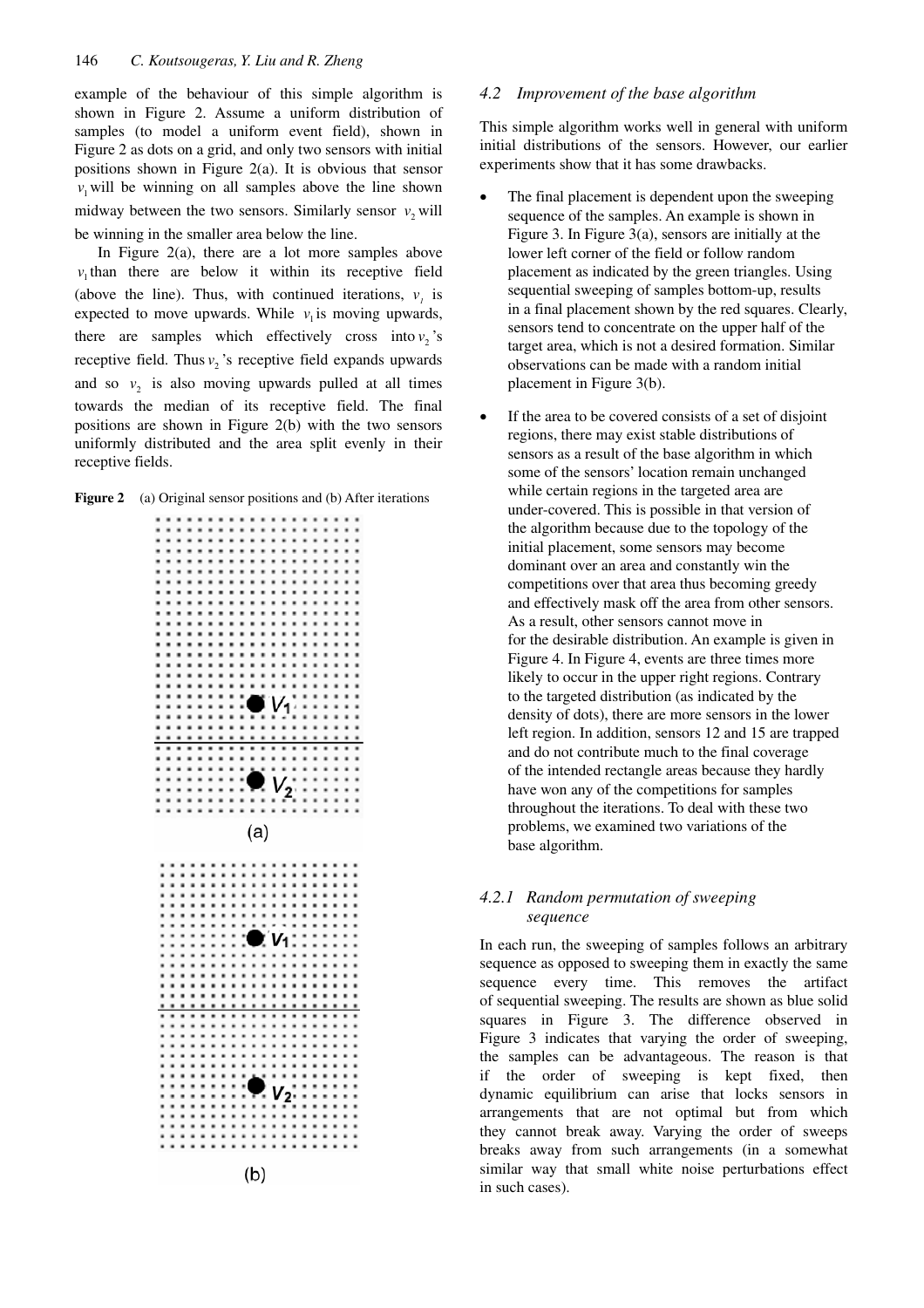**Figure 3** Effect of sweeping sequence. (a) All 16 sensors are initially placed in initial lower left corner of an area. (b) All sensors are initially placed uniformly in targeted area (see online version for colours)



- *Note*: Number of samples = 3481, Number of sensors = 16,  $\alpha$  = 0.01, run = 500. Initial placement of sensor is indicated by green triangles. Red squares are the results of sequential sweeping, and blue solid squares are the results of the permuted sweeps
- **Figure 4** Effect of disjoint regions (see online version for colours)



 *Note*: There are altogether 16 sensors to cover two disjoint regions with different event distribution requirement. Triangles give the initial placement of sensors and rectangles are outputs from the base algorithm. Sensor**s** 12 and 15 do not move throughout the iterations of the algorithm.

#### *4.2.2 SOM with block party*

In the base algorithm, a single winner is determined for each sample. If a sensor cannot win on any sample (i.e. there is no sample in its receptive field), the position of the sensor remains unchanged. This is undesirable for two reasons,

- 1 the contribution of the sensor can be zero since it does not cover any region in the targeted area
- 2 a subset of sensors can be too greedy (i.e. they are the only winners always) and so the coverage will be attempted with only that limited set of sensors, thus the area can be under-covered (as shown in Figure 4).

To avoid this problem, we examined a variant of the base algorithm which is known as the *Block Party* version. The basic idea is to allow the winning sensors to drag along some of its neighbour sensors, thereby essentially sharing its gains upon an area with its neighbours and thus the greediness problem is handled. This is accomplished by letting the immediate neighbours of the winning sensor to move towards the current sample but with a proportionally *lesser* step than that of the winner. In the terminology of Kohonen maps, every sample determines multiple winners, each modifying its weight based on its 'distance' to the top one winner; the intuitive idea being to make the step some sort of Gaussian function of the distance from the top winner.

The question remains about how *neighbourhood* and *distance* are defined. There are two alternatives.

1 *Euclidean space*: A natural definition of neighbouring relationship is Euclidean distance. Let the winner sensor to sample  $\mathbf{x}_i$  be  $\mathbf{w}_i = (w_{i1}, w_{i2})$  and its movement is given by  $\alpha ( x_i - w_i )$ . Then, the movement of a sensor  $w_k = (w_{k1}, w_{k2})$  is computed as  $f(||\mathbf{w}_i - \mathbf{w}_k||)\alpha(\mathbf{x}_i - \mathbf{w}_i)$ , where  $||\mathbf{e}||$  is the  $L^2$  norm. The weight function *f* is defined as follows:

$$
f = \begin{cases} 1 & \text{if } d = 0 \\ \left( 1 - \left( \frac{d}{d_{\text{th}}} \right)^2 \right) e^{-d^2/2d_{\text{th}}^2} & \text{if } d < d_{\text{th}} \\ 0 & \text{if } d > d_{\text{th}} \end{cases}
$$
 (5)

where  $d = || w_i - w_k ||$  is the Euclidean distance between a sensor *k* to the winner sensor *i* and  $d_{th}$  is the neighbourhood size which is set to be twice the sensing range *s* in subsequent experiments.

2 *Label space*: Instead of using the actual locations of the sensors, we can label them using coordinates in a label space and define neighbourhood accordingly. Given a sample  $x_j$ , let the winner sensor

 $w_i = (w_{i1}, w_{i2})$  's coordinate in label space be  $(l_{i_1}, l_{i_2}), l_{i_1}, l_{i_2} \in \mathbb{Z}$ . Its movement is again computed as  $\alpha$  ( $\mathbf{x}_i - \mathbf{w}_i$ ) (in Euclidean space). Then, the movement of a sensor  $(l_{k1}, l_{k2})$  is computed as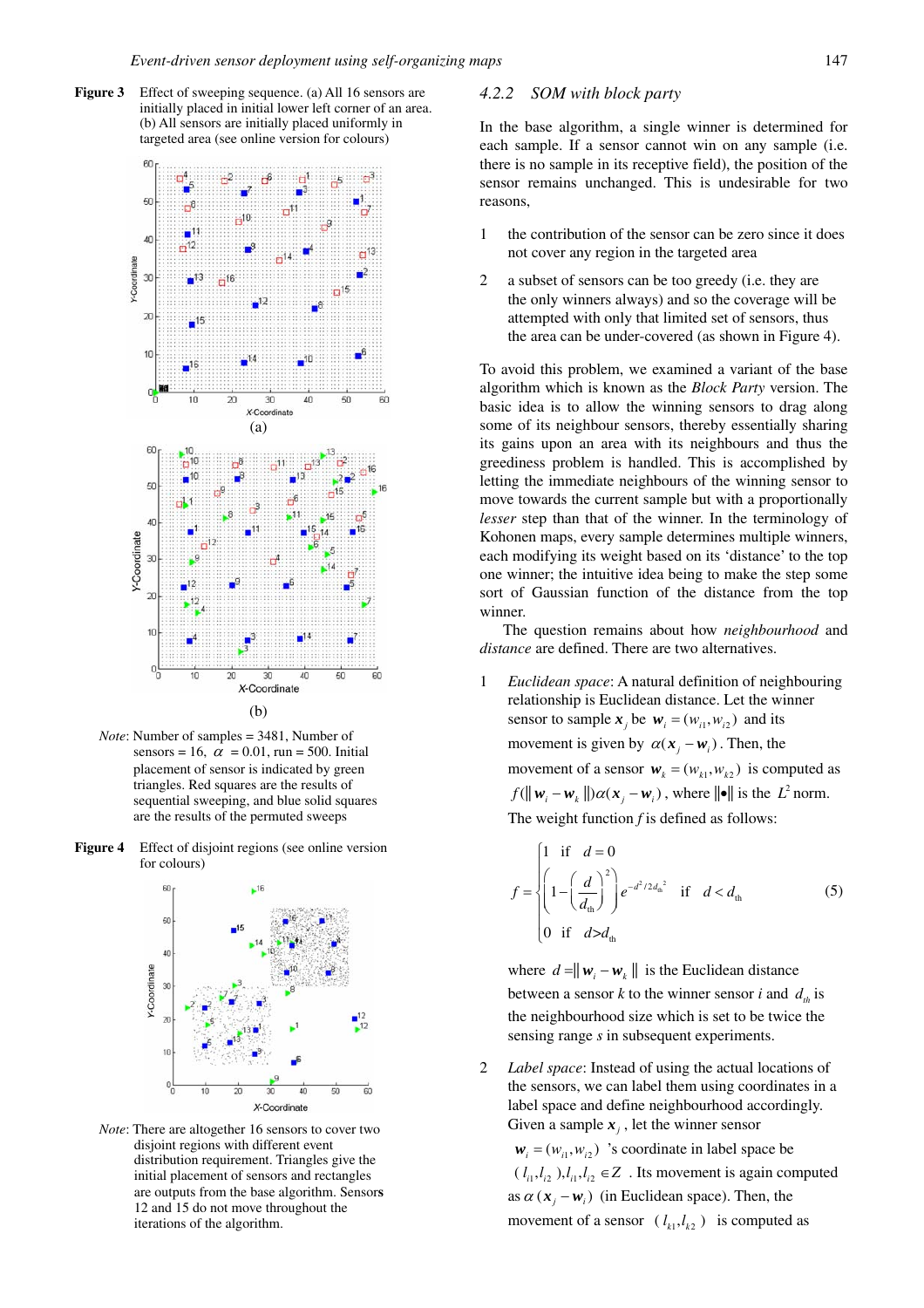$f(|l_{i1} - l_{k1}|, |l_{i2} - l_{k2}|) \alpha(x_i - w_i)$ . The weight function *f* is defined as follows:

$$
f(x,y) = \begin{cases} e^{\frac{x^2 + y^2}{M^2}} & \text{if } \max(x,y) < \frac{M+1}{2} \\ 0 & \text{otherwise} \end{cases}
$$
 (6)

Clearly,  $f(x, y)$  is symmetric function defined on a square neighbourhood with side length *M*. *M* determines the size of neighbour. An example of the weight (of movement) of neighbour sensors is given in Table 1.

**Table 1** Weights of movement of neighbouring sensors,  $M = 5$ 

| 0.73 | 0.81 | 0.85 | 0.81 | 0.73 |
|------|------|------|------|------|
| 0.81 | 0.92 | 0.96 | 0.92 | 0.81 |
| 0.85 | 0.96 |      | 0.96 | 0.85 |
| 0.81 | 0.92 | 0.96 | 0.92 | 0.81 |
| 0.73 | 0.81 | 0.85 | 0.81 | 0.73 |

Comparing the above two alternatives, we see that with neighbourhood defined in Euclidean space, the sensors moved in each iteration tend to be more clustered but in principle two sensors that are initially neighbours are not restricted to remain neighbours throughout the algorithm. On the other hand, in label space, the sensors that are initially neighbours will remain labelled as neighbours throughout the algorithm. If we picture the initial placement as a perfect uniform grid, then throughout the algorithm this grid is stretched and skewed to span (cover) just the geometry of the sample space and at the same time being denser (finer) in areas of denser sample populations. Also, as the algorithm progresses, sensors which are neighbours in label space tend to come closer and become neighbours in Euclidean space. Thus, it is likely the two definitions have similar effects.

As an evaluation of the concept, we revisit the example in Figure 4 and apply the block party algorithm in Euclidean space. As shown in Figure 5, the block party algorithm in Euclidean space can indeed improve the efficiency of sensors and achieve the desired coverage requirement.

**Figure 5** Block party algorithm in Euclidean space (see online version for colours)



 *Note*: Number of samples = 2000, Number of sensors = 16,  $\alpha$  = 0.01, Iteration = 50, size of initial neighbour  $= 80$ .

#### **5 Performance evaluation**

In this section, we evaluate the performance of the proposed sensor deployment algorithms. We have implemented the proposed algorithms as well as the VFA (Zou and Chakrabarty, 2003) using Matlab. As discussed in Section 2, VFA is only applicable for scenarios where event distribution is uniform in the targeted area. Furthermore, it is difficult to characterise the boundaries of the targeted area in VFA. Both problems can be addressed easily using our proposed framework.

The performance measures of interest when comparing different algorithms are

- 1 distribution of sensors,
- 2 coverage ratio, defined as the percentage of targeted area covered
- 3 speed of convergence measured in number of iterations.

#### *5.1 Uniform event distribution in square area*

This is the canonical scenario used in many works on sensor deployment. In this experiment, there are 16 sensors with sensing radius 7.5 in a 60 by 60 field.

Figure 6 shows the final placement of the sensors as the result of VFA and base algorithm with random permutation. The coverage of the sensor network is 70.00% in VFA, while it is 76.58% with the proposed algorithm (which is optimal in this case). Our implementation of VFA assumes the binary disk sensing model. The force vector on sensor  $\mathbf{w}_i = (w_{i1}, w_{i2})$  from  $\mathbf{w}_i = (w_{i1}, w_{i2})$  is computed as follows. When the distance between the two sensors is beyond  $d<sub>n</sub>$ , the force is attractive. Otherwise, the force is repellent.

$$
\boldsymbol{F}_{ij} = \begin{cases} c_A \left( \left\| \boldsymbol{w}_i - \boldsymbol{w}_j \right\| - d_{ih} \right) \times \frac{\boldsymbol{w}_i - \boldsymbol{w}_j}{\left\| \boldsymbol{w}_i - \boldsymbol{w}_j \right\|} & \text{if } \left\| \boldsymbol{w}_i - \boldsymbol{w}_j \right\| \ge d_{ih} \\ c_R \frac{\boldsymbol{w}_j - \boldsymbol{w}_i}{\left\| \boldsymbol{w}_i - \boldsymbol{w}_j \right\|} & \text{otherwise} \end{cases} \tag{7}
$$

where  $c_A$  and  $c_R$  is a constant,  $d_h$  is the neighbourhood size set to be the sensing range as recommended in Zou and Chakrabarty (2003). Thus, the movement of sensor *j* is given by  $\alpha \sum_{i \neq j} F_{ii}$ .

The result shown in Figure 6(a) is not an isolated instance of bad parameter tuning. In fact, we are able to prove (see Appendix) that VFA may stabilise in pathological cases of poor coverage.

Figure 7 shows the evolution of sensor coverage with number of iterations. At round 38, SOM is close to optimal. VFA appears to improve the total coverage fast initially, but slowly converges to steady state with more iterations.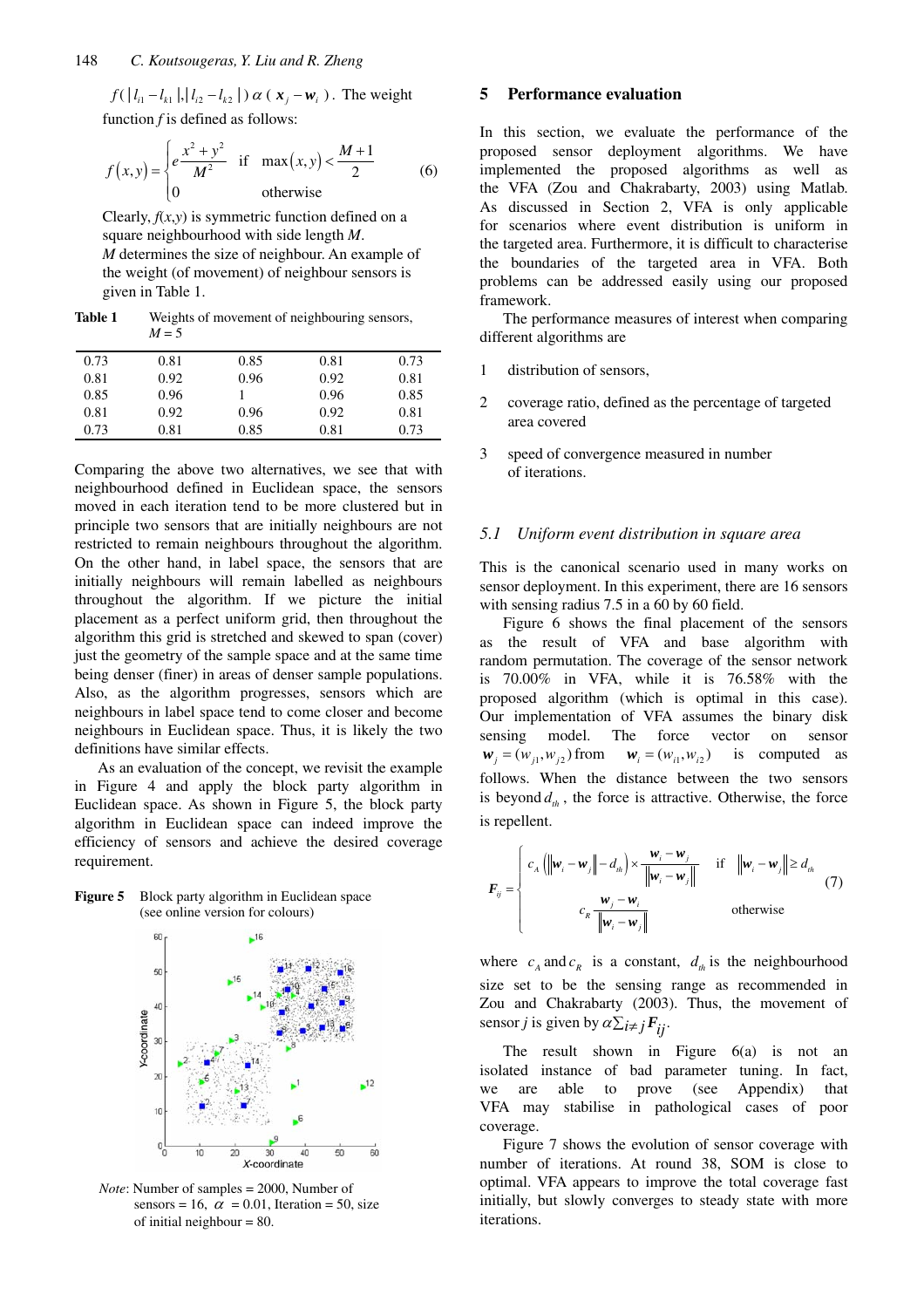**Figure 6** Uniform event distribution in square region (a) VFA (b) SOM using block-party in label space (see online version for colours)





**Figure 7** Sensing coverage of VFA and SOM (see online version for colours)



condition is unspecified in VFA. From Figure 8, we see that SOM can naturally handle an arbitrary coverage area by simply generating samples accordingly. Due to the use of block party variation, all sensors contribute to the final coverage.

#### *5.3 Non-uniform event distribution*

In this set of experiment, we consider non-uniform event distributions in targeted areas. In Figure 9(a), the target area is equally divided into four regions with expected *k*-coverage ratio being 1:2:4:8 from bottom-up. A total of 16 sensors are deployed. After applying the SOM algorithm, the number of sensors in each region is 2, 2, 4 and 8, respectively. One interesting observation is that the bottom two sensors are placed closer to the boundary of the two lower regions and thus provide some coverage for the second bottom region.





# *5.2 Uniform event distribution in 'irregular' area*

Next, we conducted experiments for event distribution in non-rectangular areas. The term *irregularity* is slightly abused in this context. In the first scenario, the target placement is to deploy nodes uniformly inside a circle and in the second scenario in an L shape corridor. In both cases, a total of 16 sensors are deployed. We do not compare our results with VFA as handling of boundary

In the second scenario (Figure 9(b)), radius 1, 3 and 5, respectively. The expected *k*-coverage ratio is 16:4:1 inside out. A total of 36 sensors are deployed. Ideally, the number of sensors should be 12 in each region. After applying the SOM algorithm, the resulting sensors are 8, 14 and 14 in each region. This is somewhat suboptimal. However, one should note that even though we specify event region to be discrete, coverage of sensors is continuous.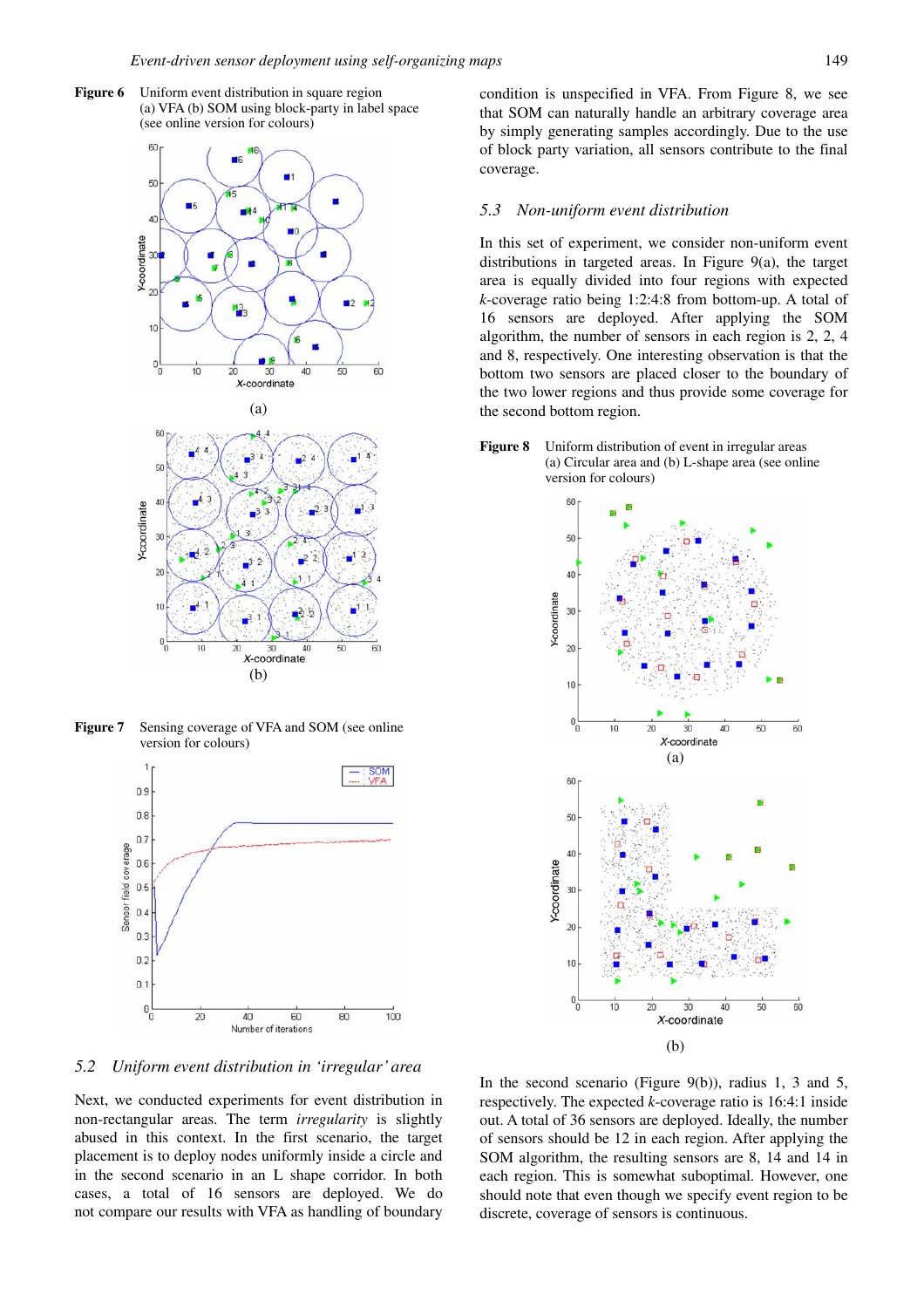**Figure 9** Non-uniform event distribution with different coverage requirements (a) Square area and (b) Circular area (see online version for colours)



#### **6 Conclusion**

In this paper, we formulate the event-driven sensor coverage problem and propose several heuristic methods based on SOMs . Three variants of the SOM method are examined and experimentally evaluated. The results are also compared with the VFA method. Simulation results indicate that the Block-Party-SOM method yields a superior performance in dispersing sensors in a terrain of arbitrary shape so that the density of the sensors approximates the probability density of occurring events, which the sensors must detect. If the probability density of events is assumed uniform then the algorithm will revert to

addressing the classic problem of area coverage, also with excellent results. However, the more significant contribution of this work is that it shows an effective way of addressing the coverage problem under the condition that the events to be sensed do not occur with a uniform distribution but an arbitrary one. It is assumed that this event distribution is stationary, but the method is also applicable as is in the case of mobile sensors and non-stationary event distributions that vary slowly relative to the speed of mobility of the sensors.

#### **References**

- Chellappan, S., Bai, X., Ma, B. and Xuan, D. (2005) 'Sensor network deployment using flip-based sensors', *The 2nd IEEE International Conference on Mobile Ad-hoc and Sensor Systems*, Washington, DC, November.
- Cover, T.M. and Thomas, J.A. (1991) *Elements of Information Theory*, 1st edition, New York: Wiley-Interscience.
- DARPA/ATO (2002) 'Self-healing minefields', Available at: http://www.darpa.mil/sto/smallunitops/pdf/shm/index.htm
- Ghrist, R. and Muhammad, A. (2005) 'Coverage and hole-detection in sensor networks via homology', *Proceedings of the 4th International Symposium on Information Processing in Sensor Networks (IPSN)*, Los Angeles, CA.
- Haykin, S. (1999) *Neural Networks, a Comprehensive Foundation*, Prentice Hall publisher.
- Howard, A., Mataric, M.J. and Sukhatme, G.S. (2002) 'Mobile sensor, network deployment using potential fields: a distributed, scalable solution to the area coverage problem', *Proceedings of the 6th International Symposium Fukuoka*, Japan, 25–27 June 2002.
- Kohonen, T. (1982) 'Self-organized formation of topologically correct feature maps', *Biological Cybernetics*, Vol. 43, pp.59–69.
- Kohonen, T. (1990) 'The self-organizing map', *Proceedings of IEEE 78*, pp.1464–1480.
- Wang, G., Cao, G., and La Porta, T. (2004) 'Movement-assisted sensor deployment', *Proceedings of IEEE Conference on Computer Communications (INFOCOM)*, Hong Kong, March.
- Wang, G., Cao, G., La Porta, T. and Zhang, W. (2005) 'Sensor relocation in mobile networks', *Proceedings of IEEE Infocom*.
- Watfa, M. and Commuri, S. (2006) 'Energy efficient approaches to coverage hole detection in wireless sensor networks', *IEEE International Symposium on Intelligent Control*, ISIC, Munich, Germany, October, pp.137–142.
- Zou, Y. and Chakrabarty, K. (2003) 'Sensor deployment and target localization based on virtual forces', INFOCOM 2003; 22nd Annual Joint Conf. IEEE Computer and Communications Societies, Vol. 2, pg: 1293- 1303